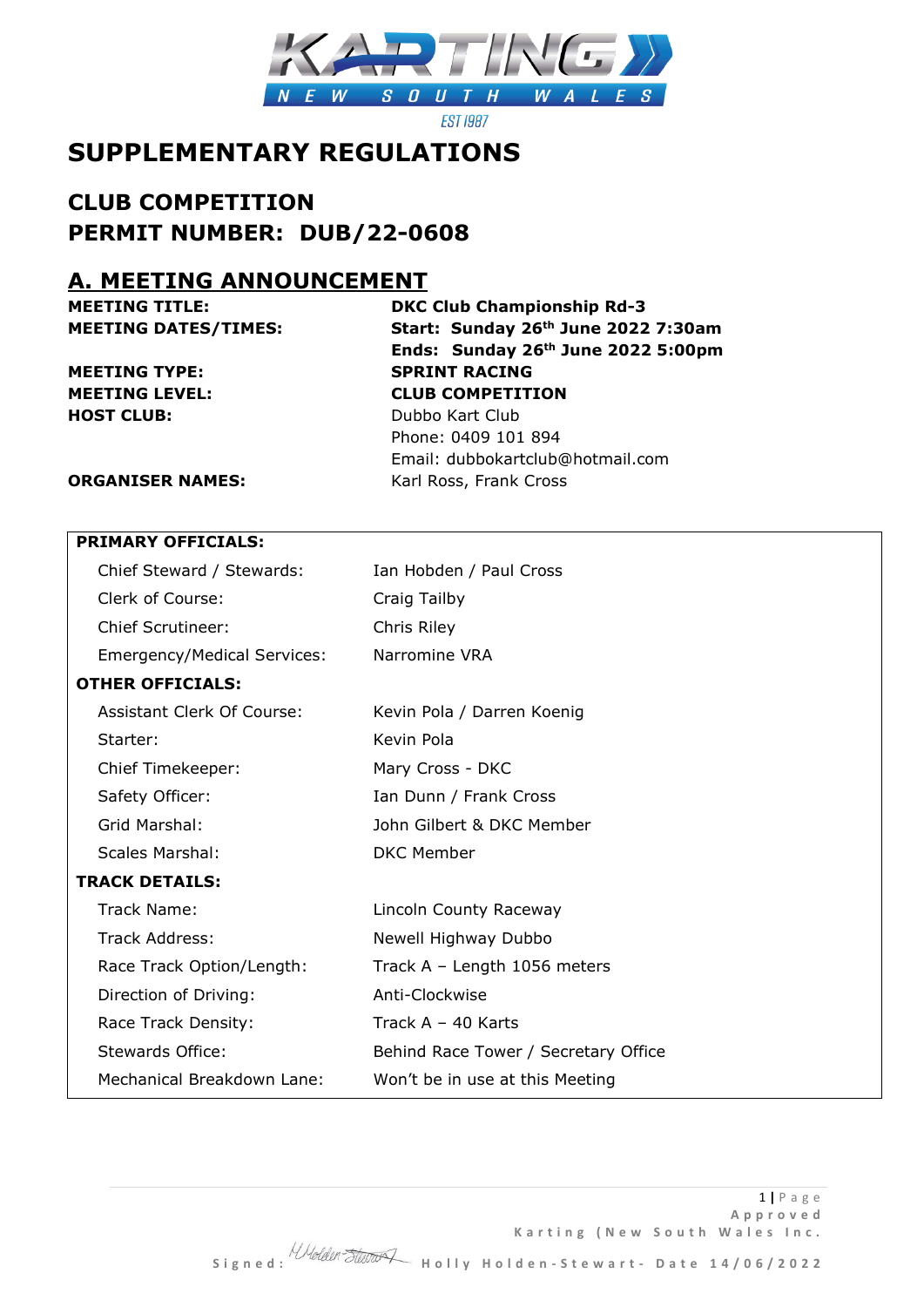

## **B. MEETING ENTRY**

### **ENTRIES:**

| Entries Open:          | Tuesday 14th June 2022 2:00pm       |
|------------------------|-------------------------------------|
| Entries Close:         | Friday 24 <sup>th</sup> June 7:00pm |
| Late Entries Accepted: | Yes.                                |
| Late Entries Close:    | Sunday 26th June 8:00am             |

### **COMPETITION CLASSES:**

| <b>Competition Group</b> | <b>Eligible Classes</b>  | <b>Weight Divisions</b> | <b>Starts</b>      |
|--------------------------|--------------------------|-------------------------|--------------------|
| Novice & Rookies         | <b>Novice</b><br>Rookies | N/A<br>N/A              | Rolling<br>Rolling |
| <b>Juniors</b>           | Junior                   | Light, Heavy            | Rolling            |
| Junior Performance       | Junior Performance       | N/A                     | Rolling            |
| <b>Seniors</b>           | 4SS Senior               | Light, Medium, Heavy    | Rolling            |
| Senior Performance       | Senior Performance       | Light, Heavy            | Rolling            |
|                          | Tag Restricted           | Light, Heavy            | Rolling            |
| Open Tag                 | Tag 125                  | Light, Heavy            | Rolling            |

### **ENTRY FEE(S):**

The Entry Fee for each Class / Division at this Meeting including GST is as follows:

| Novice, Rookies & Juniors: | \$90.00  |
|----------------------------|----------|
| Seniors:                   | \$100.00 |
| Second Entries:            | \$75.00  |
| Late Entry Surcharge       | \$40.00  |

### **ENTRY PROCEDURE:**

Each Entry for this Meeting may be made using the KNSW MyKarting™ Portal. Payment of the Entry Fee can be made as follows:

Via the Portal - Using your Credit Card: Visa, Mastercard or by EFT (Direct Deposit). At the Track - Using your Credit Card: Visa, Mastercard, EFTPOS or Cash.

Note: The Clubs EFT details are, Dubbo Kart Club, BSB-062 534 ACC–1062 6888

(Always use your Licence number for reference).

For any credit card payments a processing Fee of \$2.50 will apply.

## **C. MEETING FORMAT**

| Practice   | There will be One (1) Practice Session on Sunday morning.                          |                                                                          |
|------------|------------------------------------------------------------------------------------|--------------------------------------------------------------------------|
|            | Practice session will be 8 Minutes duration. Group/Class/Division will be combined |                                                                          |
| Qualifying |                                                                                    | There will be No Timed Qualifying sessions for KNSW Group/Class/Division |
| Race       | Laps                                                                               | <b>Grid Determination</b>                                                |
| Heat 1     | 8 Laps                                                                             | Grid will be Random Drawn.                                               |
| Heat 2     | 8 Laps                                                                             | Grid will be Random Drawn.                                               |
| Heat 3     | 8 Laps                                                                             | Highest Points from heats 1 & 2 will determine the Heat 3 Starting       |
|            |                                                                                    | Grid                                                                     |
| Final      | 15 Laps                                                                            | Highest Points from all 3 heats determines the Final Starting Grid       |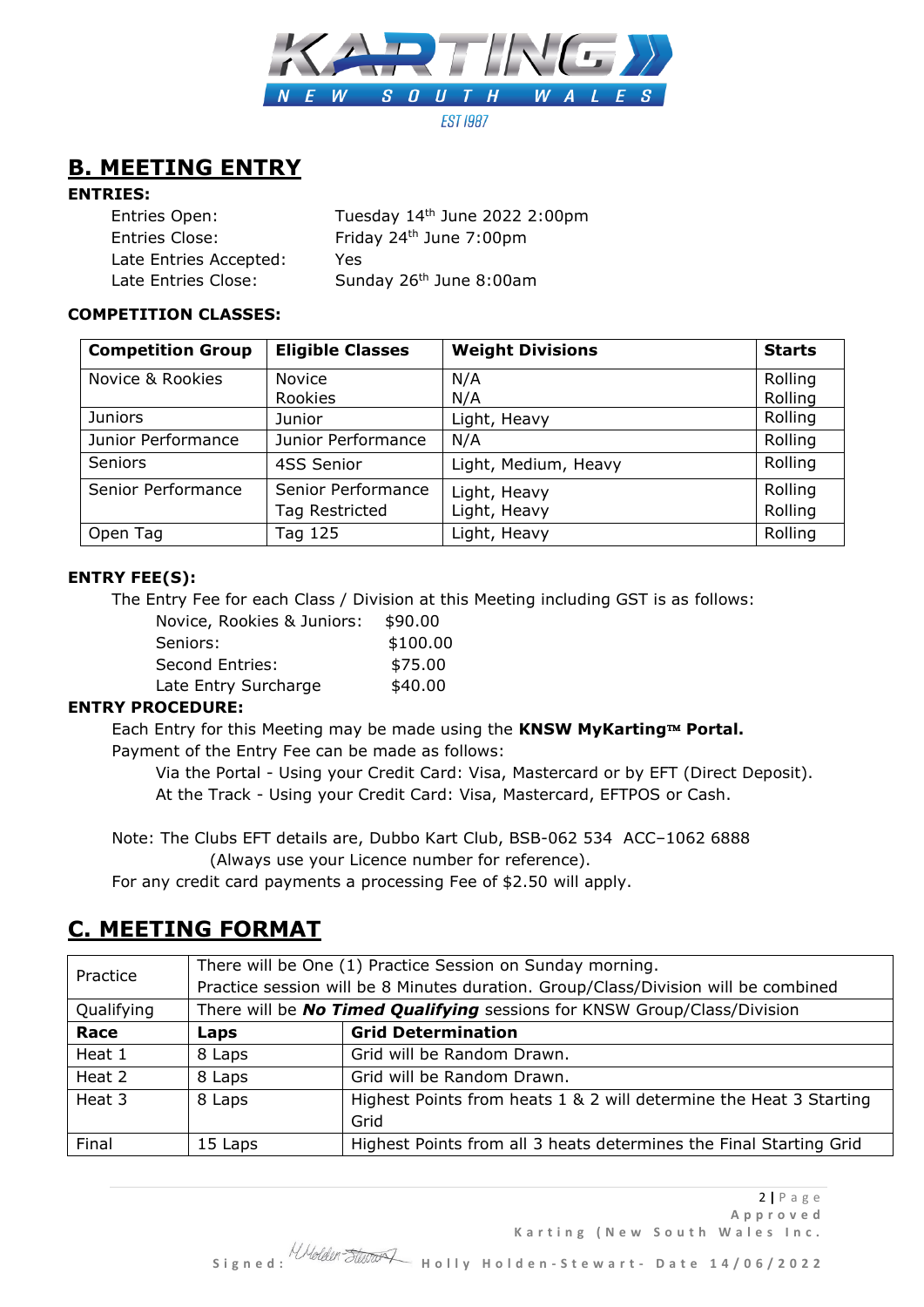

#### **EST 1987**

### **GRID PROCEDURE & POINTSCORE SYSTEM:**

☐ 401 points system (401,361,325,293,264,238,215,194,175,158,143,129,117, 106,96,87,79,71,64,58,52,47,43,39,35,32,29,26,24,22,20,18,16,15,14,13) DNS, DNF, DSQ will receive Zero points.

### **TROPHIES & PRIZES:**

Trophies/Vouchers/Awards will be determined by *All Points Count*. Trophies/Vouchers/Awards will be presented to the first 3 places in each Class/Division. Other prizes and awards may also be presented at the discretion of the Club/Organiser.

## **D. MEETING TIMETABLE**

| Sunday 26 <sup>th</sup> June |        | 6:30am   Track Gates open                                                      |
|------------------------------|--------|--------------------------------------------------------------------------------|
|                              |        | 7:30am   Canteen Opens                                                         |
|                              |        | 8:00am   Payment Confirmations at Race Secretary Office                        |
|                              |        | 8:45am   Drivers Briefing                                                      |
|                              |        | 9:00am   Practice Session                                                      |
|                              |        | 10:00am   Racing Starts                                                        |
|                              | 4:30pm | (Approx.) Presentation<br>(Must be minimum of 30 mins after Racing completion) |

# **E. MEETING CONDITIONS**

### **CONTROL FUEL:**

Control Fuel Will be used at this Meeting.

4SS Classes may use 95 Unleaded or Premium 98 Unleaded fuel.

All other Classes will use Premium 98 Unleaded fuel only.

The fuel will be purchased from:

Inland Petroleum, Located on the corner of Cobra and Fitzroy Streets, Dubbo.

The Fuel may be purchased up to two days prior to the Meeting.

Proof of purchase of the fuel must be retained and produced to the Chief Scrutineer if required.

## **F. CLUB/TRACK REQUIREMENTS**

### **MEDICAL SERVICES:**

Any Medical assistance that is required outside of the operating hours when Karts are not on the Race Track please contact 000. The address to give to the Emergency Services is:

### **Lincoln County Raceway, Newell Highway, Dubbo NSW 2830**

### **RACE TRACK ENTRY:**

Once Karts start moving and the Outgrid gate(s) are closed, there will be no further entry of Karts, persons or equipment to the Race Track, until the completion of practice/racing and all Karts are stopped.

### **KART RETRIEVAL:**

Retrieval of Karts is at the discretion of the Clerk of Course.

Pit Crew must only enter the Race Track area when permitted by the Grid Marshall or Clerk of Course, and then only if wearing a HIGH VISIBILITY Safety Vest or Clothing on the upper torso.

 **S i g n e d : H o l l y H o l d e n - S t e w a r t - D a t e 1 4 / 0 6 / 2 0 2 2**